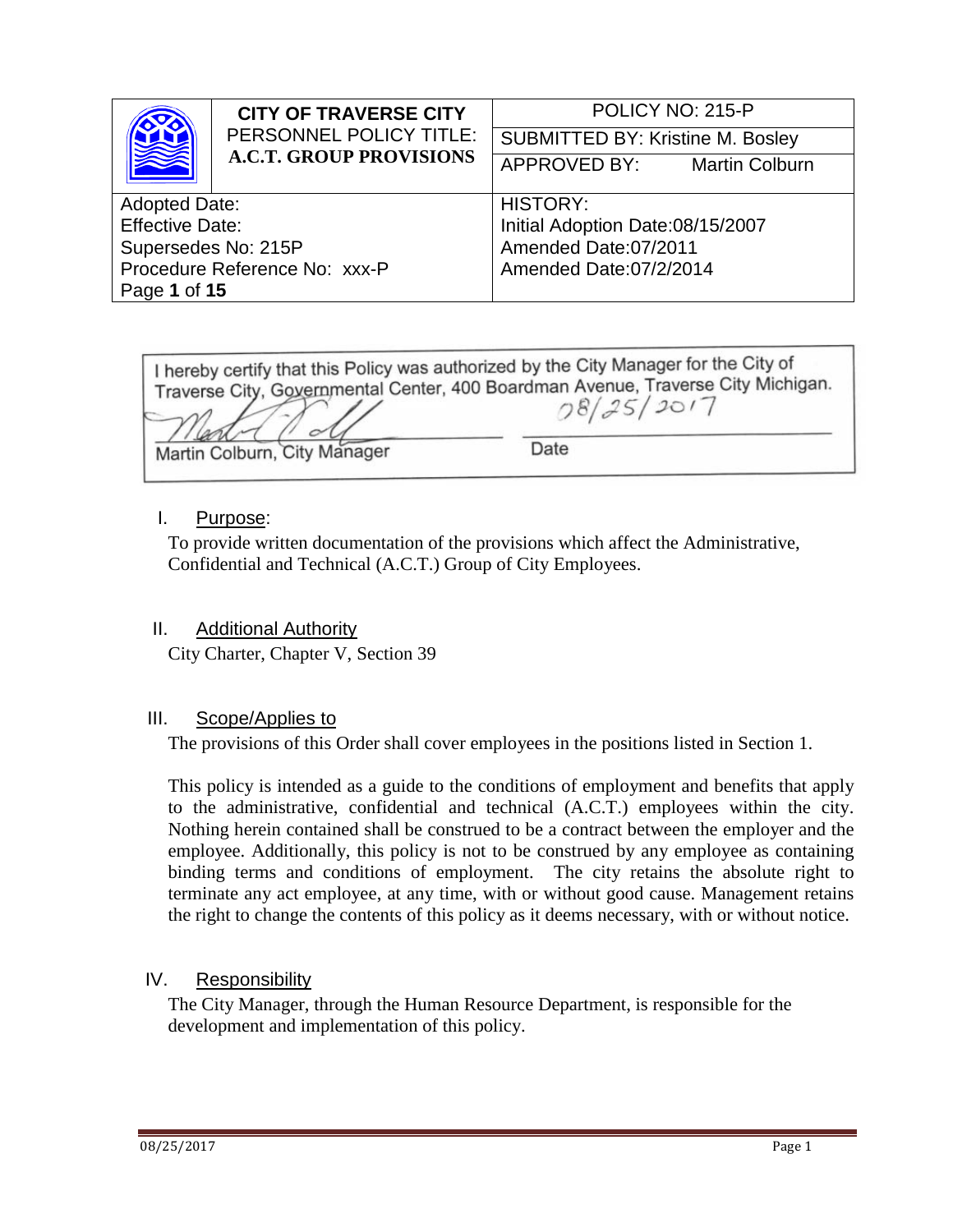| <b>CITY OF TRAVERSE CITY</b><br>PERSONNEL POLICY TITLE:<br><b>A.C.T. GROUP PROVISIONS</b> |                                       | POLICY NO: 215-P                        |  |
|-------------------------------------------------------------------------------------------|---------------------------------------|-----------------------------------------|--|
|                                                                                           |                                       | <b>SUBMITTED BY: Kristine M. Bosley</b> |  |
|                                                                                           | APPROVED BY:<br><b>Martin Colburn</b> |                                         |  |
|                                                                                           |                                       |                                         |  |
| <b>Adopted Date:</b>                                                                      |                                       | <b>HISTORY:</b>                         |  |
| <b>Effective Date:</b>                                                                    |                                       | Initial Adoption Date:08/15/2007        |  |
| Supersedes No: 215P                                                                       |                                       | Amended Date:07/2011                    |  |
| Procedure Reference No: xxx-P                                                             |                                       | Amended Date:07/2/2014                  |  |
| Page 2 of 15                                                                              |                                       |                                         |  |

# V. Definitions**/**Acronyms

**Exempt:** Exempt employees are not granted the protections of the Fair Labor Standards Act (FLSA) and are therefore not entitled to overtime pay. Some types of jobs are [considered exempt by definition under the law,](https://webapps.dol.gov/elaws/whd/flsa/screen75.asp) or an individual is an exempt employee if he or she is paid at least \$23,630 per year, is paid on a salary basis, and performs exempt job duties.

**Non-Exempt:** A non-exempt employee is entitled to overtime pay through the Fair Labor Standards Act (FLSA). Employers are required to pay time and a half the employee's regular rate of pay when they work more than 40 hours in a given pay week.

### VI. Policy Statement

### **SECTION 1. COVERAGE AND STATUS**

The A.C.T. Group consists of the following positions:

#### **NON EXEMPT**

| Financial Analyst/Compliance Officer    |
|-----------------------------------------|
| Human Resource Specialist               |
| Legal Assistant                         |
| Office Coordinator – Water and Sewer    |
| Public Services Assistant – Engineering |
|                                         |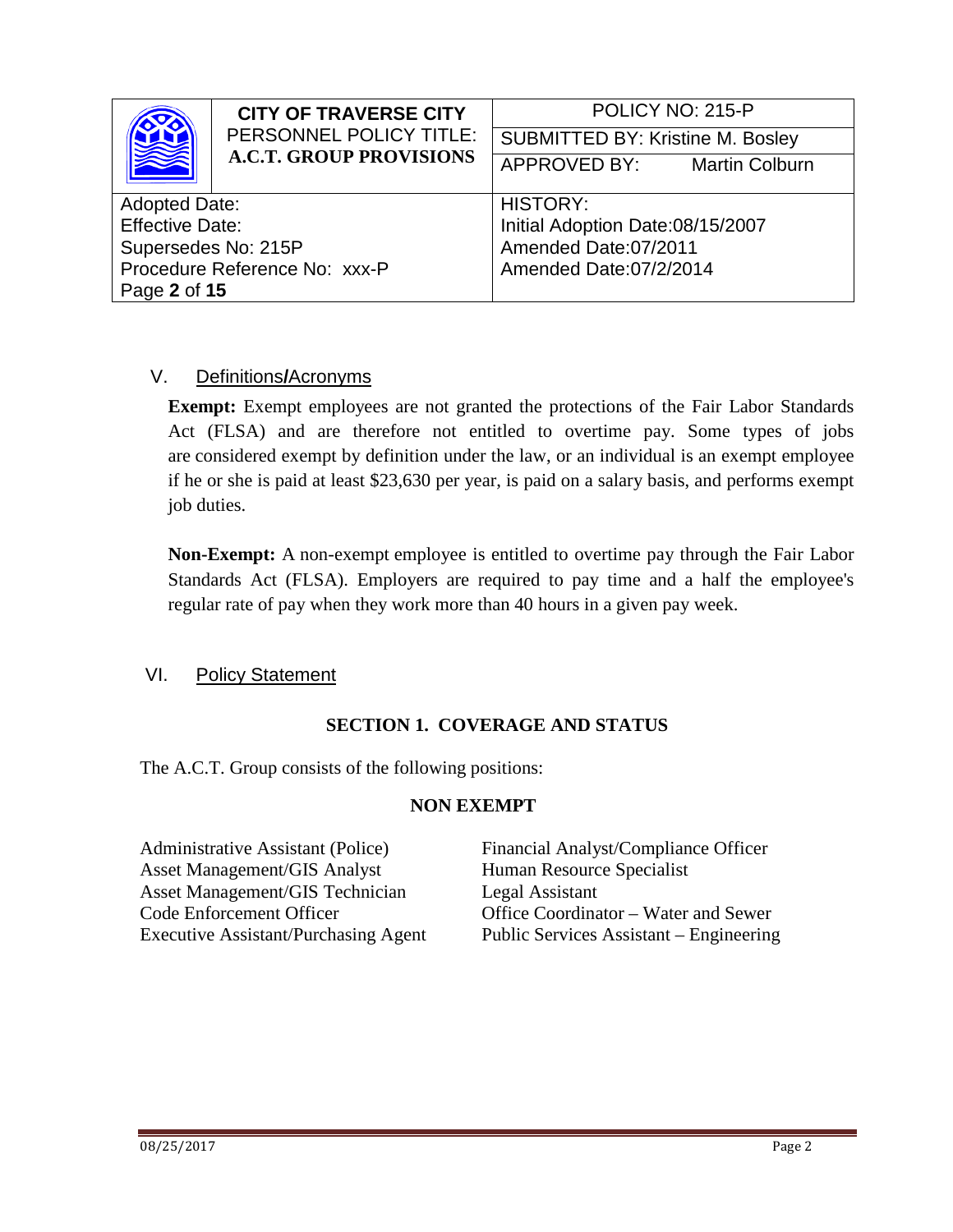|                               | <b>CITY OF TRAVERSE CITY</b><br>PERSONNEL POLICY TITLE:<br><b>A.C.T. GROUP PROVISIONS</b> | POLICY NO: 215-P                        |  |
|-------------------------------|-------------------------------------------------------------------------------------------|-----------------------------------------|--|
|                               |                                                                                           | <b>SUBMITTED BY: Kristine M. Bosley</b> |  |
|                               |                                                                                           | APPROVED BY:<br><b>Martin Colburn</b>   |  |
|                               |                                                                                           |                                         |  |
| <b>Adopted Date:</b>          |                                                                                           | <b>HISTORY:</b>                         |  |
| <b>Effective Date:</b>        |                                                                                           | Initial Adoption Date:08/15/2007        |  |
| Supersedes No: 215P           |                                                                                           | Amended Date:07/2011                    |  |
| Procedure Reference No: xxx-P |                                                                                           | Amended Date:07/2/2014                  |  |
| Page 3 of 15                  |                                                                                           |                                         |  |

### **EXEMPT**

| <b>Assistant City Manager</b>               | Garage Superintendent                       |
|---------------------------------------------|---------------------------------------------|
| <b>Chief of Police</b>                      | <b>GIS</b> Coordinator                      |
| <b>City Assessor</b>                        | Human Resource Director                     |
| City Clerk                                  | Marina Dockmaster/Hickory Hills Manager     |
| City Engineer                               | Parks and Recreation Superintendent         |
| <b>City Treasurer/Finance Director</b>      | Parks Supervisor                            |
| Civil Engineer II                           | <b>Planning Director</b>                    |
| Deputy City Assessor                        | Planning/Zoning Administrator               |
| Deputy City Clerk                           | <b>Senior Center Director</b>               |
| Deputy Treasurer/Assistant Finance Director | <b>Streets Superintendent</b>               |
| Director of Public Services                 | <b>Streets Supervisor</b>                   |
| Director of Municipal Utilities             | Water Treatment Plant Superintendent        |
| Fire Chief                                  | Water/Wastewater Maintenance Superintendent |

Positions may be added to or deleted from the A.C.T. Group by the City Manager. Positions in the A.C.T. Group are full-time, forty (40) hours per week. Part-time positions (less than forty (40) hours per week) are not in the ACT Group and are not eligible for benefits contained in Section 3.

Employees in the A.C.T. Group are "AT WILL" appointments and serve at the discretion of the City Manager. The City or the employee may terminate the employment relationship at any time, with or without cause. The City Clerk and City Treasurer are subject to the appointment and removal provisions of the City Charter.

The policies, insurance and benefit coverages contained in this document are subject to change with or without notice.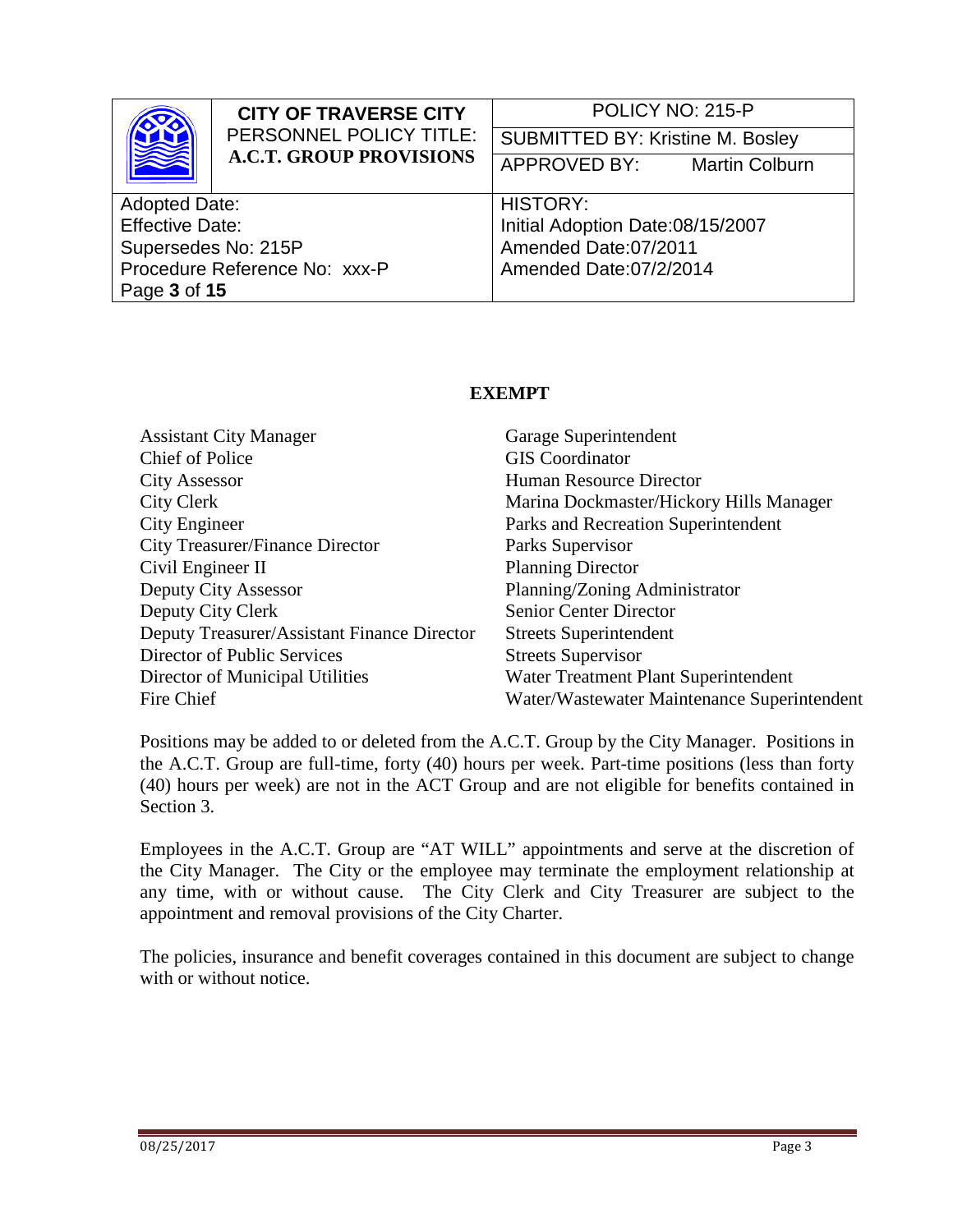| <b>CITY OF TRAVERSE CITY</b><br>PERSONNEL POLICY TITLE: |                                         | POLICY NO: 215-P                 |                       |
|---------------------------------------------------------|-----------------------------------------|----------------------------------|-----------------------|
|                                                         | <b>SUBMITTED BY: Kristine M. Bosley</b> |                                  |                       |
|                                                         | <b>A.C.T. GROUP PROVISIONS</b>          | APPROVED BY:                     | <b>Martin Colburn</b> |
|                                                         |                                         |                                  |                       |
| <b>Adopted Date:</b>                                    |                                         | <b>HISTORY:</b>                  |                       |
| <b>Effective Date:</b>                                  |                                         | Initial Adoption Date:08/15/2007 |                       |
| Supersedes No: 215P                                     |                                         | Amended Date:07/2011             |                       |
| Procedure Reference No: xxx-P                           |                                         | Amended Date:07/2/2014           |                       |
| Page 4 of 15                                            |                                         |                                  |                       |

# **SECTION 2. SALARIES**

The salary rates for the A.C.T. Group are determined by the City Manager with the approval of the City Commission, in accordance with budget appropriations.

New hires normally begin employment at Step 1 of the Grade. However, for recent, directly comparable work experience or advanced academic qualifications, the City Manager may authorize a higher starting step. The City Manager in conjunction with the Human Resources Department will determine an appropriate starting step for employees who enter the A.C.T. Group by way of promotion or transfer from another City position.

Progression through the pay grade from Steps 1 to 5 shall be automatic. Employees will be granted an increase of one (1) pay step once every twelve (12) months based on the employee's date of hire/promotion date, whichever is later. *Progression through the pay grade from Steps 6 to 9 shall be merit based. An employee's supervisor may submit the employee's performance evaluations and a written request to advance the employee to the next higher step citing specific, meritorious service to the City, subject to approval by the City Manager. Employees may be granted a merit increase of one (1) pay step once every twelve (12) months effective only at the beginning of the fiscal year and subject to the final budget approval by the City Commission. While transitioning to the Merit base increases, some employees may experience a lag of more than twelve months but less than 24 months between Step 5 and Step 6.*

### **Overtime Pay**

Non-exempt employees are eligible to receive overtime pay in accordance with the provisions of the Federal Fair Labor Standards Act (FLSA). Employees may earn compensatory time in lieu of paid overtime in accordance with provisions of the FLSA. However, accumulated compensatory time cannot exceed forty (40) hours. The employee's supervisor must authorize overtime in advance.

Exempt employees are not eligible for overtime pay unless specifically authorized by the City Manager.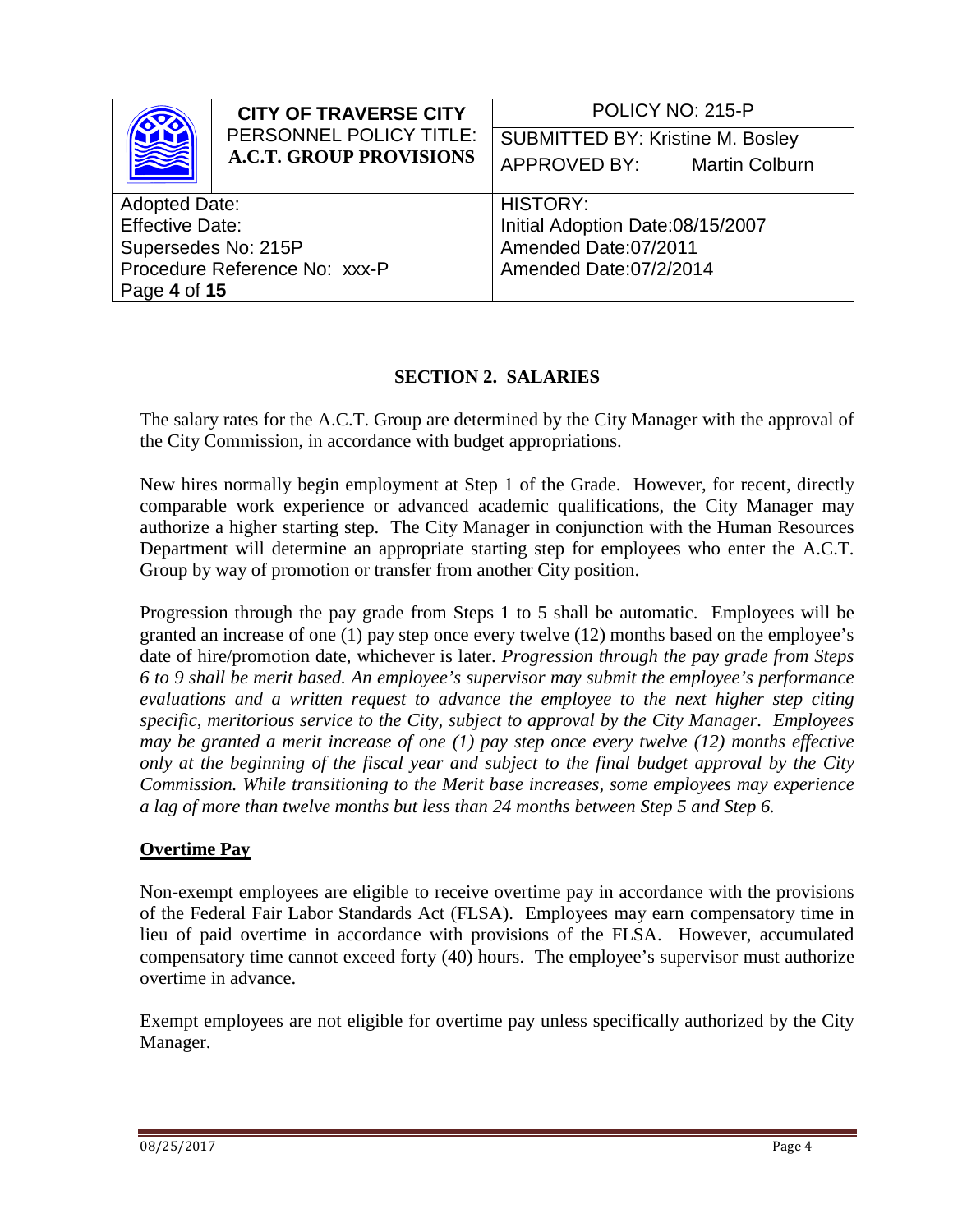| <b>CITY OF TRAVERSE CITY</b><br>PERSONNEL POLICY TITLE:<br><b>A.C.T. GROUP PROVISIONS</b> |                                       | POLICY NO: 215-P                        |  |
|-------------------------------------------------------------------------------------------|---------------------------------------|-----------------------------------------|--|
|                                                                                           |                                       | <b>SUBMITTED BY: Kristine M. Bosley</b> |  |
|                                                                                           | APPROVED BY:<br><b>Martin Colburn</b> |                                         |  |
|                                                                                           |                                       | <b>HISTORY:</b>                         |  |
| <b>Adopted Date:</b>                                                                      |                                       |                                         |  |
| <b>Effective Date:</b>                                                                    |                                       | Initial Adoption Date:08/15/2007        |  |
| Supersedes No: 215P                                                                       |                                       | Amended Date:07/2011                    |  |
| Procedure Reference No: xxx-P                                                             |                                       | Amended Date:07/2/2014                  |  |
| Page 5 of 15                                                                              |                                       |                                         |  |

# **Longevity Pay**

Employees hired prior to January 1, 1990, receive the following payment added to their base wage:

After 10 years continuous service- 3% of base pay After 15 years continuous service- 5% of base pay After 25 years continuous service- 7% of base pay

Employees hired after January 1, 1990, shall receive a pro-rated payment for longevity, which is added to the employee's hourly wage. This amount is calculated on the employees' anniversary date:

After 10 years continuous service- \$0.15 After 15 years continuous service- \$0.25 After 25 years continuous service- \$0.35

### **SECTION 3. EMPLOYMENT AND INSURANCE BENEFITS**

Employment benefits begin the first day of the month following the date of hire unless otherwise noted.

### **Leaves**

### **Holidays**

The A.C.T. Group observes the following holidays:

New Year's Day, President's Day, Good Friday, Memorial Day, July 4<sup>th</sup>, Labor Day, Thanksgiving Day, Day after Thanksgiving, Christmas Eve Day, Christmas Day.

If the holiday falls on Saturday, the preceding Friday will be observed as the holiday. If the holiday falls on Sunday, the following Monday will be observed as the holiday. A.C.T. Group employees receive eight (8) hours of holiday pay for each observed day. Holidays begin upon date of hire.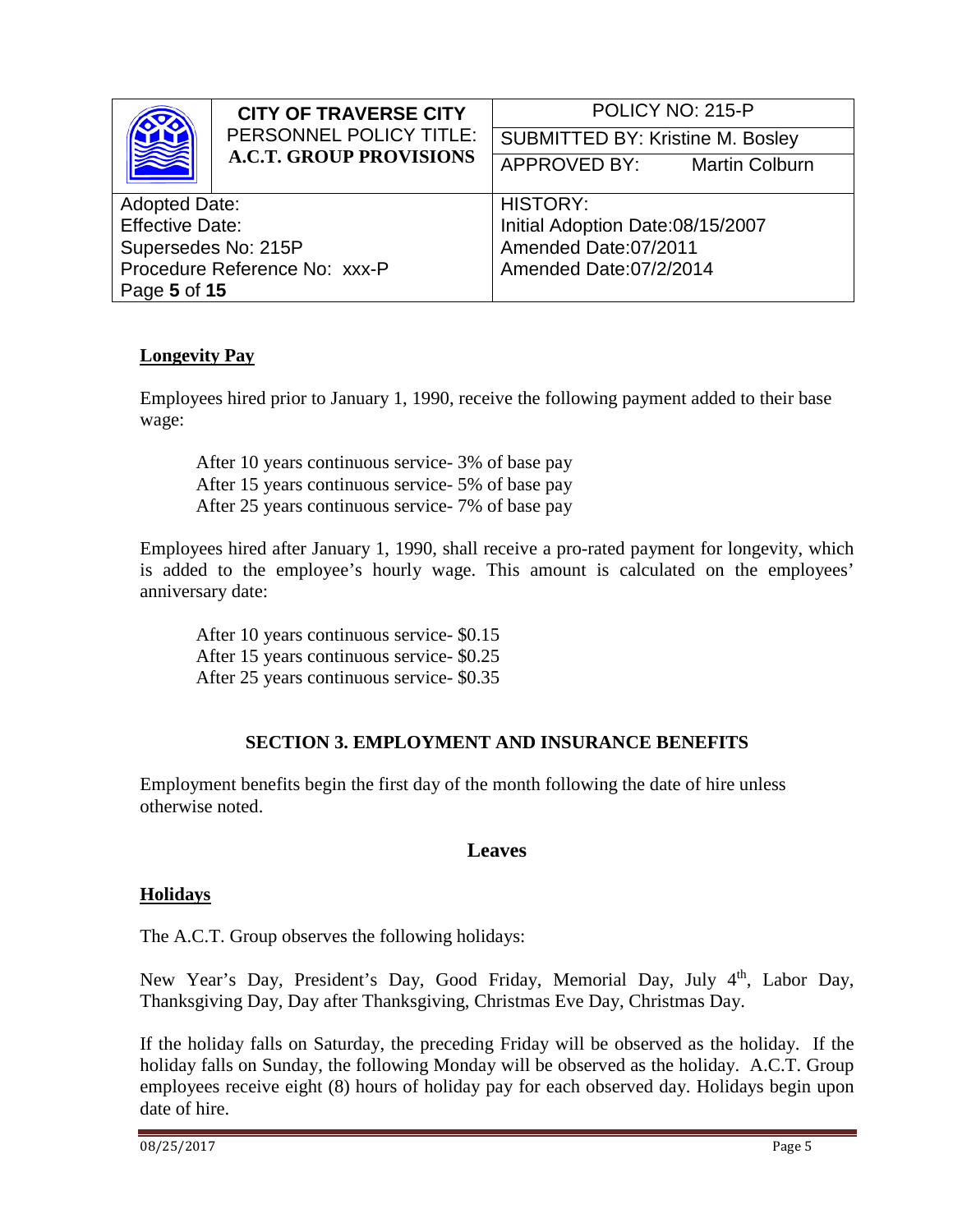|                               | <b>CITY OF TRAVERSE CITY</b>   | POLICY NO: 215-P                        |  |
|-------------------------------|--------------------------------|-----------------------------------------|--|
|                               | PERSONNEL POLICY TITLE:        | <b>SUBMITTED BY: Kristine M. Bosley</b> |  |
|                               | <b>A.C.T. GROUP PROVISIONS</b> | APPROVED BY:<br><b>Martin Colburn</b>   |  |
|                               |                                |                                         |  |
| <b>Adopted Date:</b>          |                                | <b>HISTORY:</b>                         |  |
| <b>Effective Date:</b>        |                                | Initial Adoption Date:08/15/2007        |  |
| Supersedes No: 215P           |                                | Amended Date:07/2011                    |  |
| Procedure Reference No: xxx-P |                                | Amended Date:07/2/2014                  |  |
| Page 6 of 15                  |                                |                                         |  |

# **Annual Leave**

Annual leave is earned and accumulated each pay period at a rate dependent on the length of the employee's service with the City. The determination of when annual leave is to be used and the amount that is taken at one time are at the discretion of the employee's supervisor. Annual leave may not be used before it is earned. Employees of the A.C.T. group earn and accumulate annual leave according to the following schedule:

| Length of Service      | Maximum Hrs Per Pay | # of Hrs/Days Per Year |
|------------------------|---------------------|------------------------|
|                        |                     |                        |
| $0$ to 4 years         | 3.08                | $80$ hrs/10 days       |
| 5 to 14 years          | 4.62                | $120$ hrs/ $15$ days   |
| 15 to 19 years         | 6.15                | $160$ hrs/20 days      |
| $=$ to or $>$ 20 years | 7.08                | $184$ hrs/23 days      |

New hires may use accrued vacation time after six (6) months from the date of hire. Effective the first full pay period following October 1 of each year, accumulated vacation shall not exceed five (5) weeks (200 hours). Employees separated from City employment who have completed at least six (6) months service will be paid at separation for their unused accumulations of annual vacation leave at their pay rate at the date of separation. Such payment shall not be included in the Final Average Compensation for pension benefits.

### **Short Term Leave**

On December 1 of each year, employees receive 56 hours (7 days) of short term leave. Short term leave may be used for illness or other purposes with the approval of the employee's supervisor. Short term leave does not accumulate. The benefit period is from December 1 to November 30 of each year. Effective the first full pay period following December 1 of each year, employees will be paid for any unused short term leave, not to exceed 56 hours, at the employees regular rate of pay. New hires will receive a pro-rata amount of short term leave based on their date of hire with usage beginning on their benefit eligibility date.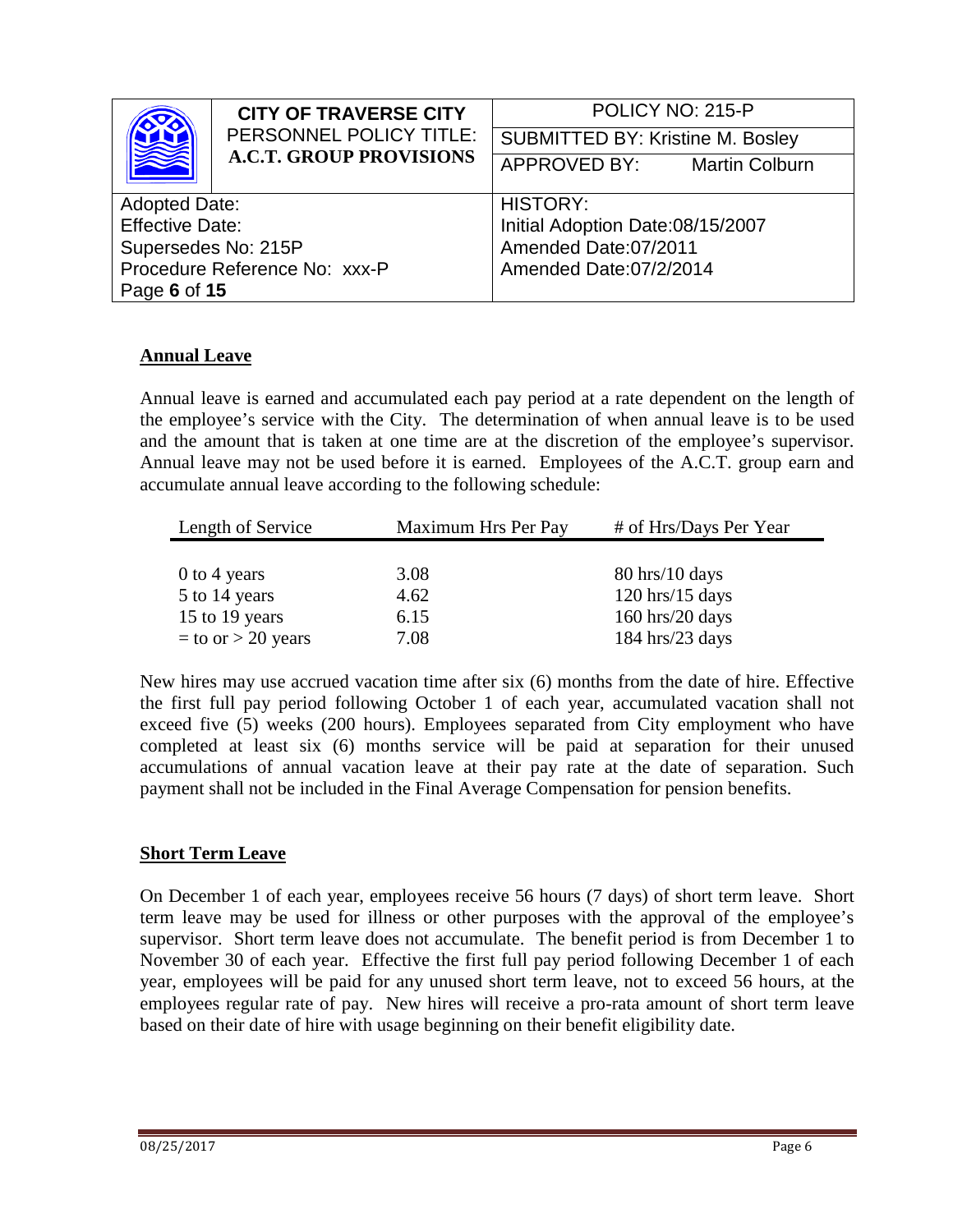|                               | <b>CITY OF TRAVERSE CITY</b>   | POLICY NO: 215-P                        |  |
|-------------------------------|--------------------------------|-----------------------------------------|--|
|                               | PERSONNEL POLICY TITLE:        | <b>SUBMITTED BY: Kristine M. Bosley</b> |  |
|                               | <b>A.C.T. GROUP PROVISIONS</b> | APPROVED BY:<br><b>Martin Colburn</b>   |  |
|                               |                                |                                         |  |
| <b>Adopted Date:</b>          |                                | <b>HISTORY:</b>                         |  |
| <b>Effective Date:</b>        |                                | Initial Adoption Date:08/15/2007        |  |
| Supersedes No: 215P           |                                | Amended Date:07/2011                    |  |
| Procedure Reference No: xxx-P |                                | Amended Date:07/2/2014                  |  |
| Page 7 of 15                  |                                |                                         |  |

# **Personal Day Leave**

ACT Group employees are granted three (3) personal days (24 hours) for each fiscal year (July through June). Personal days are non-accumulative and may be taken with approval of the supervisor. Upon separation and after at least six (6) months of service, employees are entitled to a payout of any unused personal time. Any personal leave remaining as of June 30 of each year shall be lost.

#### **Frozen Accrued Sick Leave Bank**

A.C.T. Group employees who were employed by the City prior to November 30, 1987 may have a frozen accrued sick leave bank. The employee may use the frozen accrued sick leave bank for the following purposes:

- A. In lieu of Short Term Disability insurance coverage where the employee would otherwise qualify for benefits under the terms of the policy.
- B. For all days not covered by Short Term Disability insurance, provided the length of time lost, due to the illness or injury, would qualify the employee for benefits under the terms of the policy.
- C. In the event a member of the employee's immediate family living in the same household is ill and a doctor has recommended that the employee remain at home during this illness. The employee must provide the Employer with written verification of the doctor's recommendation to be eligible to use accumulated sick leave for this purpose.
- D. Where the illness or injury arises out of or in the course of employment with the Employer; to provide the difference between the employee's regular pay, based on their normal forty (40) hour work week, and the weekly benefit provided through Worker's Compensation Insurance. Provided, however, only the amount of sick leave required to make up this difference shall be deducted from the employee's sick leave bank. Sick leave will not be deducted for the day of the injury.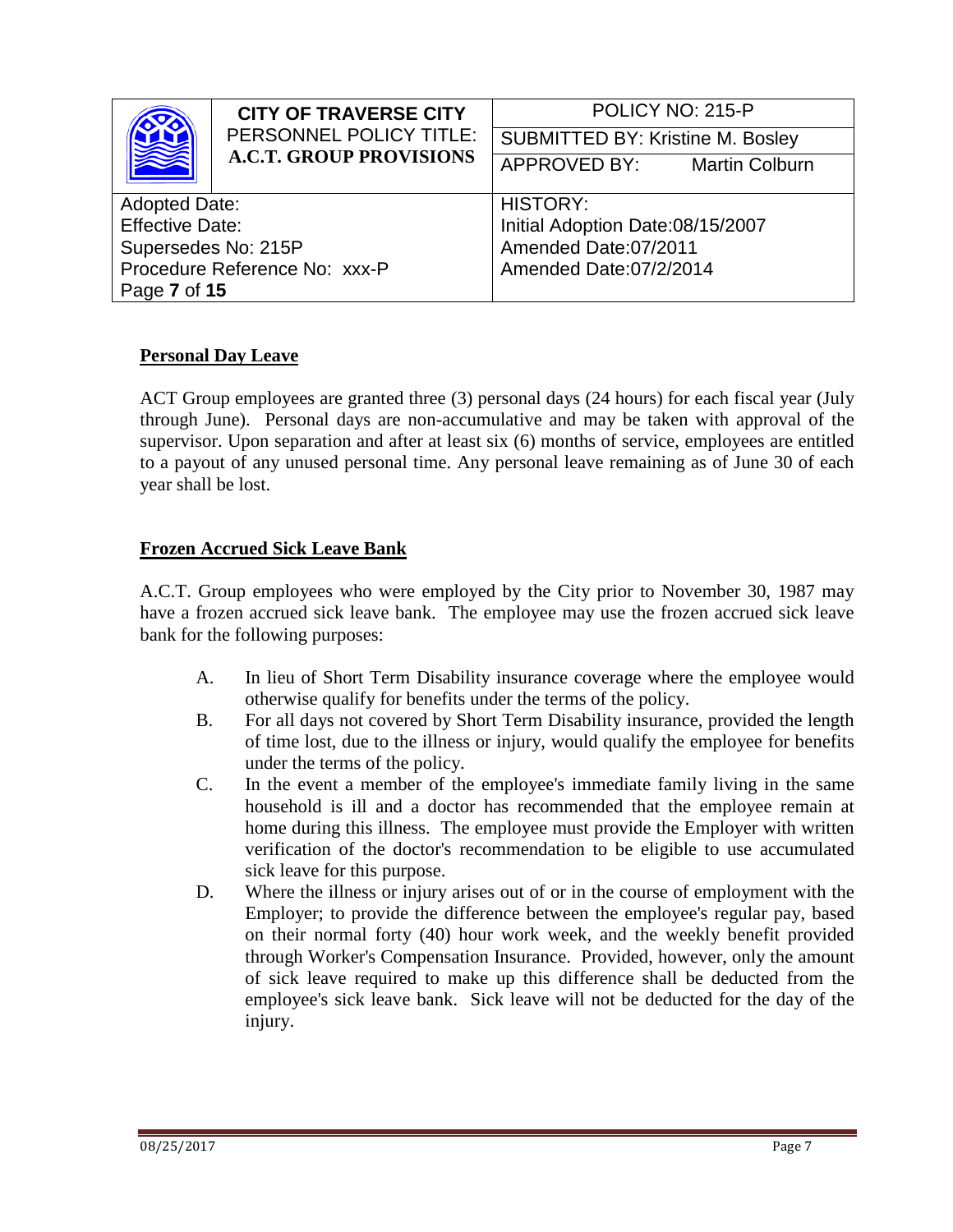| <b>CITY OF TRAVERSE CITY</b>                              |                                         | POLICY NO: 215-P                 |  |
|-----------------------------------------------------------|-----------------------------------------|----------------------------------|--|
| PERSONNEL POLICY TITLE:<br><b>A.C.T. GROUP PROVISIONS</b> | <b>SUBMITTED BY: Kristine M. Bosley</b> |                                  |  |
|                                                           | APPROVED BY:<br><b>Martin Colburn</b>   |                                  |  |
|                                                           |                                         |                                  |  |
| <b>Adopted Date:</b>                                      |                                         | <b>HISTORY:</b>                  |  |
| <b>Effective Date:</b>                                    |                                         | Initial Adoption Date:08/15/2007 |  |
| Supersedes No: 215P                                       |                                         | Amended Date:07/2011             |  |
| Procedure Reference No: xxx-P                             |                                         | Amended Date:07/2/2014           |  |
| Page 8 of 15                                              |                                         |                                  |  |

E. To provide the difference between the employee's regular pay, based on their normal forty (40) hour work week, and the weekly benefit provided through Short Term Disability Insurance. Provided, however, only the amount of sick leave required to make up this difference shall be deducted from the employee's sick leave bank.

Upon an employee's retirement, the City shall pay the employee fifty percent (50%) of their accumulated sick leave. Such payment shall be at the employee's regular rate of pay at the time of retirement. Such payment shall not exceed sixty (60) days (480 hours). Such payment shall not be included in the Final Average Compensation for pension benefits.

### **Bereavement Leave**

Bereavement leave with pay is available to A.C.T. Group employees in case of death of any relative living within the household of the employee or the death of:

| Spouse                         | Child                          |
|--------------------------------|--------------------------------|
| Parents                        | <b>Sister</b>                  |
| <b>Brother</b>                 | Father-in-law                  |
| Mother-in-law                  | Sister-in-law                  |
| Brother-in-law                 | Son-in-law                     |
| Daughter-in-law                | Grandparents                   |
| Grandchildren                  | Stepmother of current marriage |
| Stepfather of current marriage | Stepchild of current marriage  |

Bereavement leave will be granted for three (3) consecutive work days, or up to five (5) days for relatives living in the household or if the funeral is more than 300 miles away.

### **Jury Duty Leave**

Employees shall be paid their regular wage for any response to a summons from a court of jurisdiction to perform jury service. The employee must submit to the City the jury duty payment from the Court, less mileage allowance. The Employer's payment is limited to a maximum of eight (8) hours to an employee scheduled to work on the date(s) jury service is required.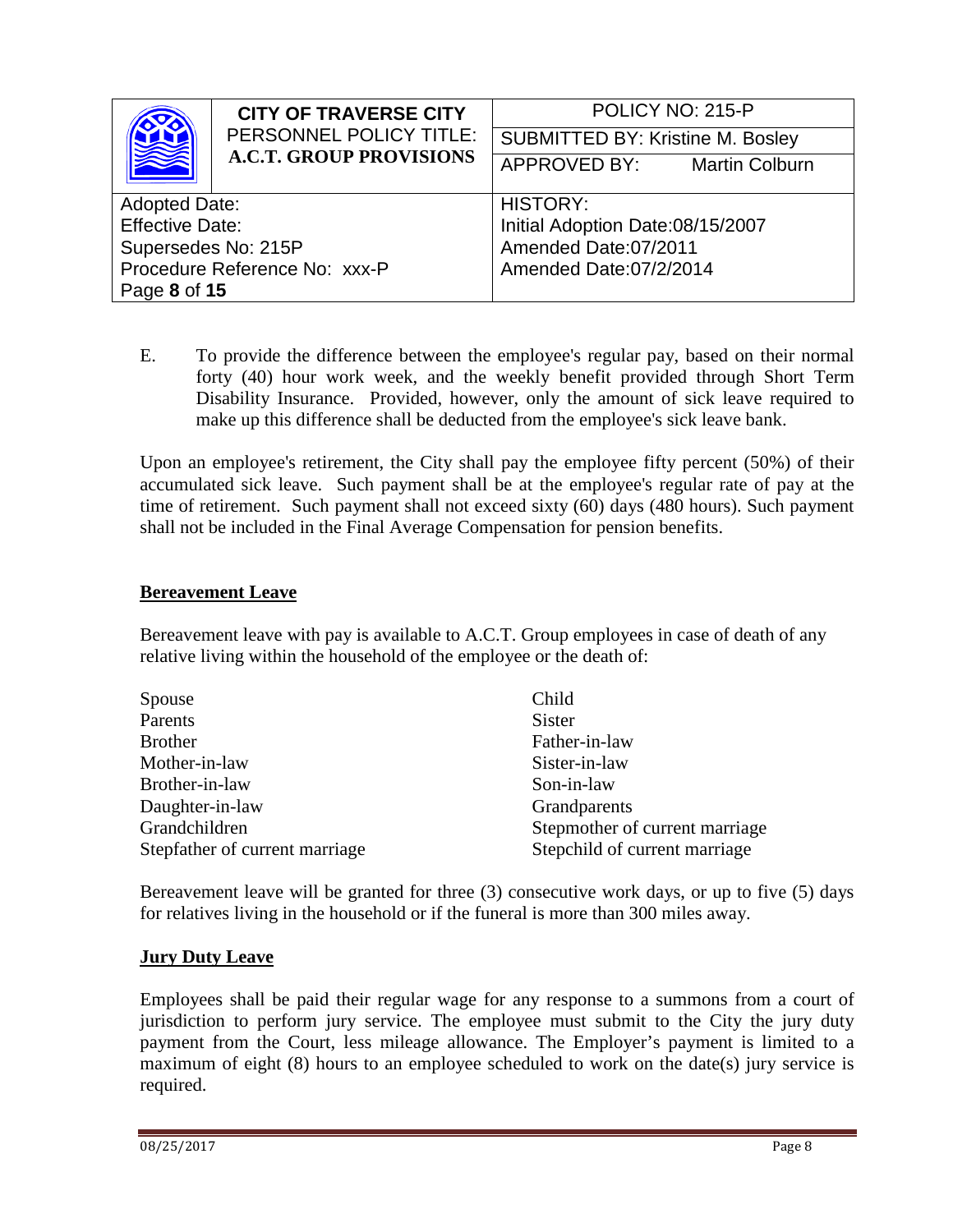|                               | <b>CITY OF TRAVERSE CITY</b>   | POLICY NO: 215-P                        |
|-------------------------------|--------------------------------|-----------------------------------------|
|                               | PERSONNEL POLICY TITLE:        | <b>SUBMITTED BY: Kristine M. Bosley</b> |
|                               | <b>A.C.T. GROUP PROVISIONS</b> | APPROVED BY:<br><b>Martin Colburn</b>   |
|                               |                                |                                         |
| <b>Adopted Date:</b>          |                                | <b>HISTORY:</b>                         |
| <b>Effective Date:</b>        |                                | Initial Adoption Date:08/15/2007        |
| Supersedes No: 215P           |                                | Amended Date:07/2011                    |
| Procedure Reference No: xxx-P |                                | Amended Date:07/2/2014                  |
| Page 9 of 15                  |                                |                                         |

# **SECTION 4. INSURANCES**

### **Health Insurance**

#### *-Effective 1st of the month following your date of hire*

The employer shall provide the following health benefits. The coverage is the Priority Health Savings Account HMO 100% Hospital Plan with minimum individual and family deductibles subject to annual deductible adjustment in accordance with Internal Revenue Service (IRS) regulations, and \$10 generic/\$40 brand name copayment for prescription drugs, or equivalent plan. For employees unable to qualify for the above plan due to IRS regulations, the City will make available Priority Health HMO 100% Plan (Priority 1) with \$10 copayment primary care provider office visit, \$10 copayment specialist office visit and \$10 generic/\$30 brand name copayment for prescription drugs or equivalent plan.

The City shall make this coverage available to all regular full-time employees, the employee's spouse, and the employee's dependents in accordance with Federal Law. Employees shall be required to complete an application for coverage and required to promptly notify the City of any changes in status affecting the employee's coverage. New hires shall be eligible for health insurance coverage pursuant to terms and conditions of the City's health insurance contract.

1. For employees enrolled in the Priority Health Savings Account HMO 100% Hospital Plan, the employer shall be responsible for eighty percent (80%) of the cost of the plan deductible and premium. Employees shall be responsible for twenty percent (20%) of the cost of the plan deductible and premium and such amount shall be payroll deducted.

The applicable plan deductible will be paid into individual employee's health savings accounts on an annual basis. New hires and/or employees who increase coverage level from single to double/family after July 1 shall receive a pro-rata payment into their health savings account beginning with the first full month of insurance eligibility or coverage change through the end of the plan year. Employee shall be responsible for the remainder of the deductible.

2. For employees enrolled in the Priority Health HMO 100% Plan (Priority 1), the employer shall be responsible for eighty percent (80%) of the cost of the premium. Employees shall be responsible for twenty percent (20%) of the cost of the premium and such amount shall be payroll deducted.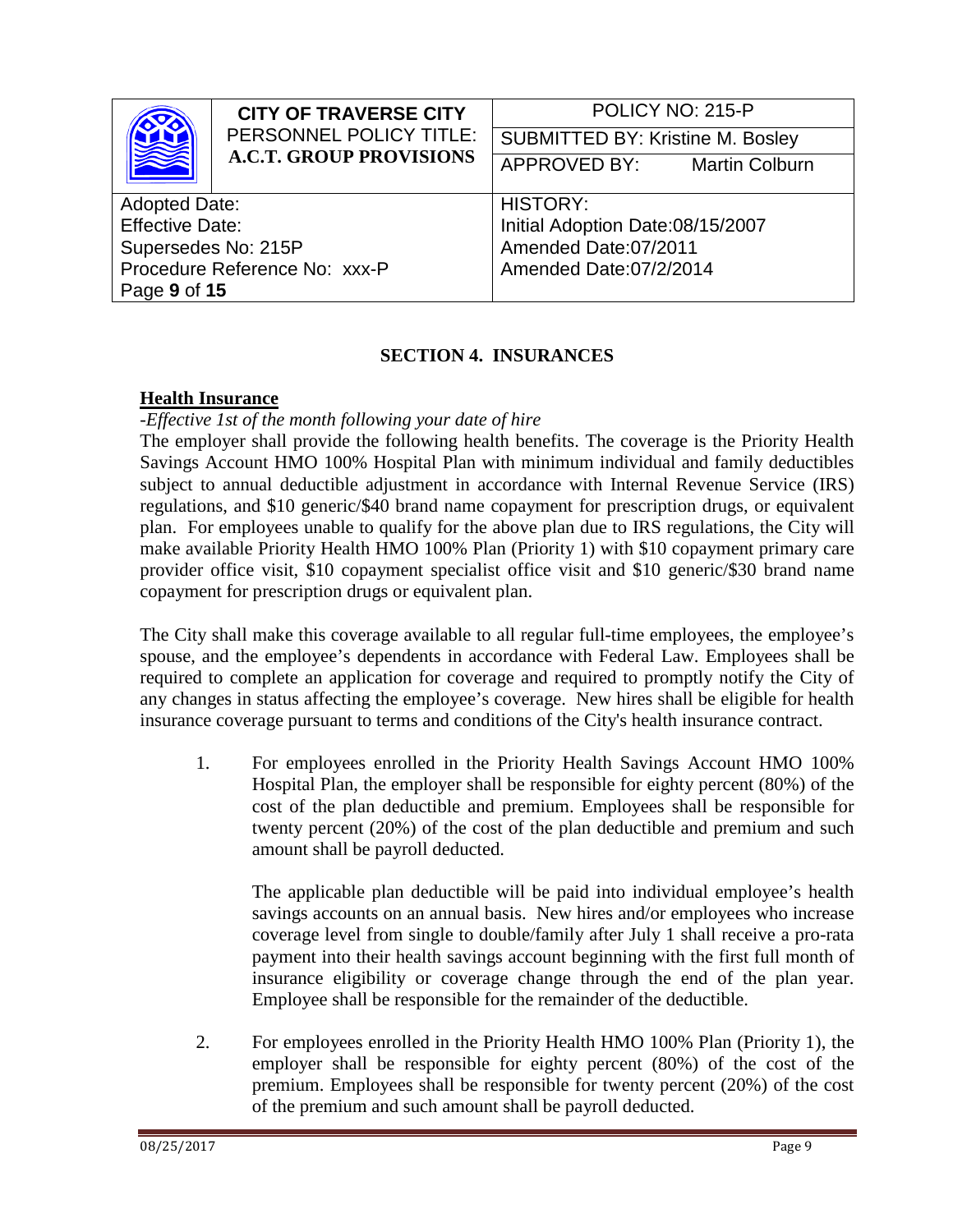|                               | <b>CITY OF TRAVERSE CITY</b>   | POLICY NO: 215-P                        |  |
|-------------------------------|--------------------------------|-----------------------------------------|--|
|                               | PERSONNEL POLICY TITLE:        | <b>SUBMITTED BY: Kristine M. Bosley</b> |  |
|                               | <b>A.C.T. GROUP PROVISIONS</b> | APPROVED BY:<br><b>Martin Colburn</b>   |  |
|                               |                                |                                         |  |
| <b>Adopted Date:</b>          |                                | <b>HISTORY:</b>                         |  |
| <b>Effective Date:</b>        |                                | Initial Adoption Date:08/15/2007        |  |
| Supersedes No: 215P           |                                | Amended Date:07/2011                    |  |
| Procedure Reference No: xxx-P |                                | Amended Date:07/2/2014                  |  |
| Page 10 of 15                 |                                |                                         |  |

The City reserves the right to change health insurance providers and/or programs.

The City agrees to compensate employees who have other health insurance coverage, three thousand six hundred dollars (\$3,600.00) per year pro-rated at three hundred dollars (\$300.00) per month for each month the employee has opted out of the Employer's health insurance coverage. Opt-out compensation will be payable in the last pay in June for eligible employees. Eligible employees will be required to sign a Payment In Lieu of Insurance Waiver and Release form annually. The Opt-Out Benefit payment shall not be included in the Final Average Compensation for pension benefits.

| <b>STATUS</b> | <b>EMPLOYEE COST PER MONTH CITY COST PER MONTH</b> |            |
|---------------|----------------------------------------------------|------------|
| <b>SINGLE</b> | \$113.09                                           | \$452.35   |
| <b>DOUBLE</b> | \$264.18                                           | \$1,056.70 |
| <b>FAMILY</b> | \$287.23                                           | \$1,148.93 |

### **Dental Insurance**

*-Effective 1st of the month following your date of hire*

The City provides Delta Dental Plan 2979-0001, or equivalent, to A.C.T. Group employees, the employee's spouse and dependent children to the end of the calendar year in which they turn 26 and dependent unmarried children who are eligible to be claimed as an IRS dependent. The City pays 100% of the insurance premium.

### **Vision Insurance**

### *-Effective 1st of the month following your date of hire*

The City makes available vision insurance coverage for employees who wish to purchase the coverage. The coverage is VSP network with \$20 eye exam co-pay and \$ 20 material co-pay. The City pays 0% of the insurance premium.

| <b>STATUS</b> | <b>EMPLOYEE COST PER MONTH</b> |
|---------------|--------------------------------|
| <b>SINGLE</b> | \$9.31                         |
| <b>DOUBLE</b> | \$14.20                        |
| <b>FAMILY</b> | \$25.47                        |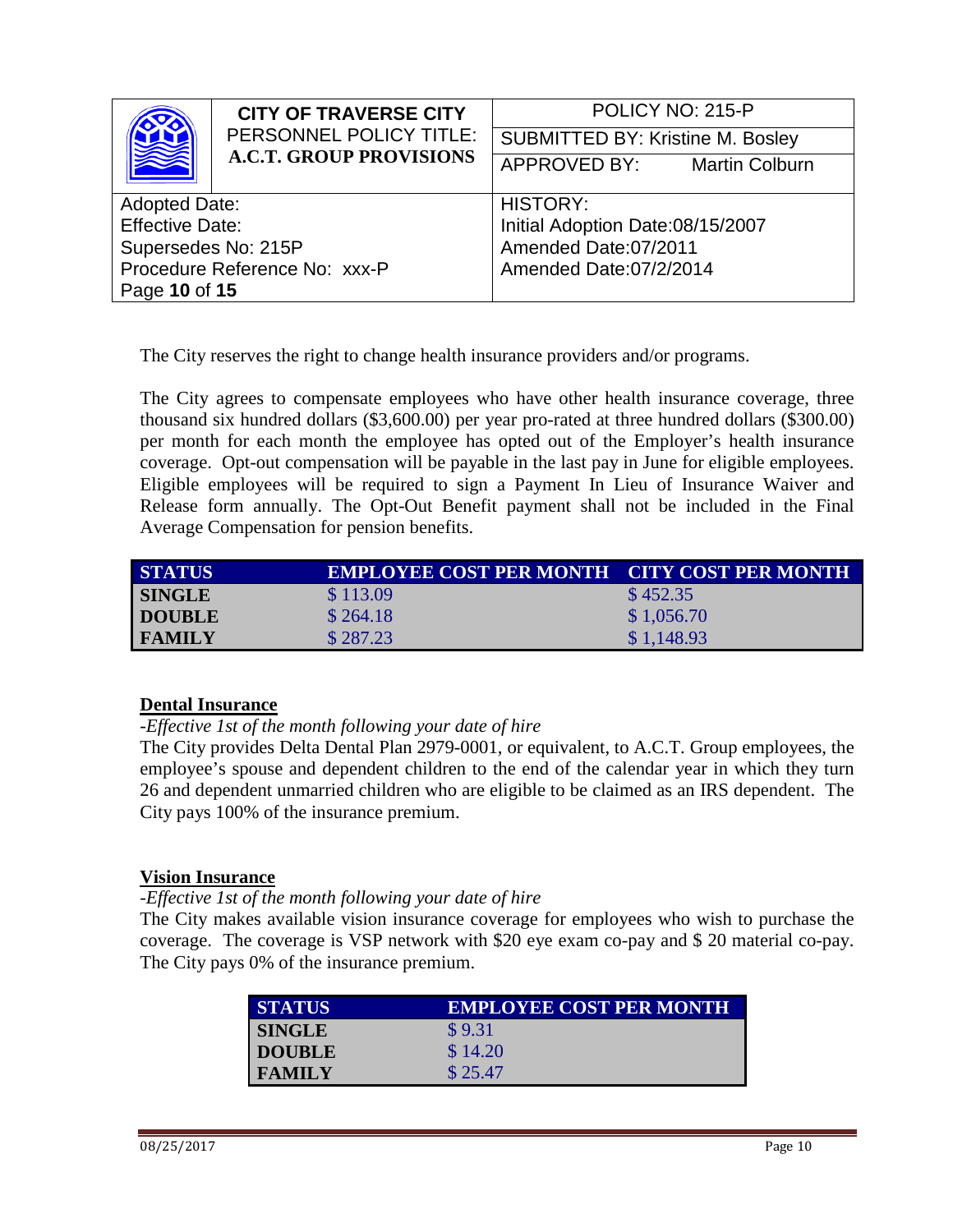|                               | <b>CITY OF TRAVERSE CITY</b>   | POLICY NO: 215-P                        |
|-------------------------------|--------------------------------|-----------------------------------------|
|                               | PERSONNEL POLICY TITLE:        | <b>SUBMITTED BY: Kristine M. Bosley</b> |
|                               | <b>A.C.T. GROUP PROVISIONS</b> | APPROVED BY:<br><b>Martin Colburn</b>   |
|                               |                                |                                         |
| <b>Adopted Date:</b>          |                                | <b>HISTORY:</b>                         |
| <b>Effective Date:</b>        |                                | Initial Adoption Date:08/15/2007        |
| Supersedes No: 215P           |                                | Amended Date:07/2011                    |
| Procedure Reference No: xxx-P |                                | Amended Date:07/2/2014                  |
| Page 11 of 15                 |                                |                                         |

# **Life Insurance**

– *Effective 2 months following the date of hire*

The City provides Group Life insurance to A.C.T. Group employees. The benefit is two (2) times annual earnings, rounded to the next higher multiple of \$500, if not already a multiple of \$500. The maximum benefit amount is \$100,000. The City pays 100% of the insurance premium.

### *Life insurance amounts in excess of \$50,000 are subject to Federal tax. Tax deductions for life insurance are taken on the final paycheck at the end of the calendar year.*

### **Short Term Disability Insurance**

– *Effective 2 months following the date of hire*

A.C.T. Group employees will be provided with Short Term Disability (STD) insurance for non-duty related injury or illness which provides the following:

- up to twenty-six weeks of coverage per occurrence
- coverage effective upon the first day of an accident and the eighth day of an illness
- a weekly benefit payment of 66-2/3% of the employee's gross wage.

The City pays 100% of the insurance premium. STD insurance eligibility begins two (2) months following date of hire.

### **Long Term Disability Insurance**

#### – *Effective 2 months following the date of hire*

The City provides Long Term Disability insurance to A.C.T. Group employees. After a 180 day benefit waiting period, the benefit is 60% of the first \$6,667 of monthly pre-disability earnings, reduced by deductible income, with a maximum of \$4,000 before reduction by deductible income. The City pays 100% of the insurance premium.

#### **Insurance Committee**

The City reserves the right to change health insurance providers and/or programs. The health insurance provider selected by the City shall be licensed in the State of Michigan and shall be generally recognized and accepted by the health services community.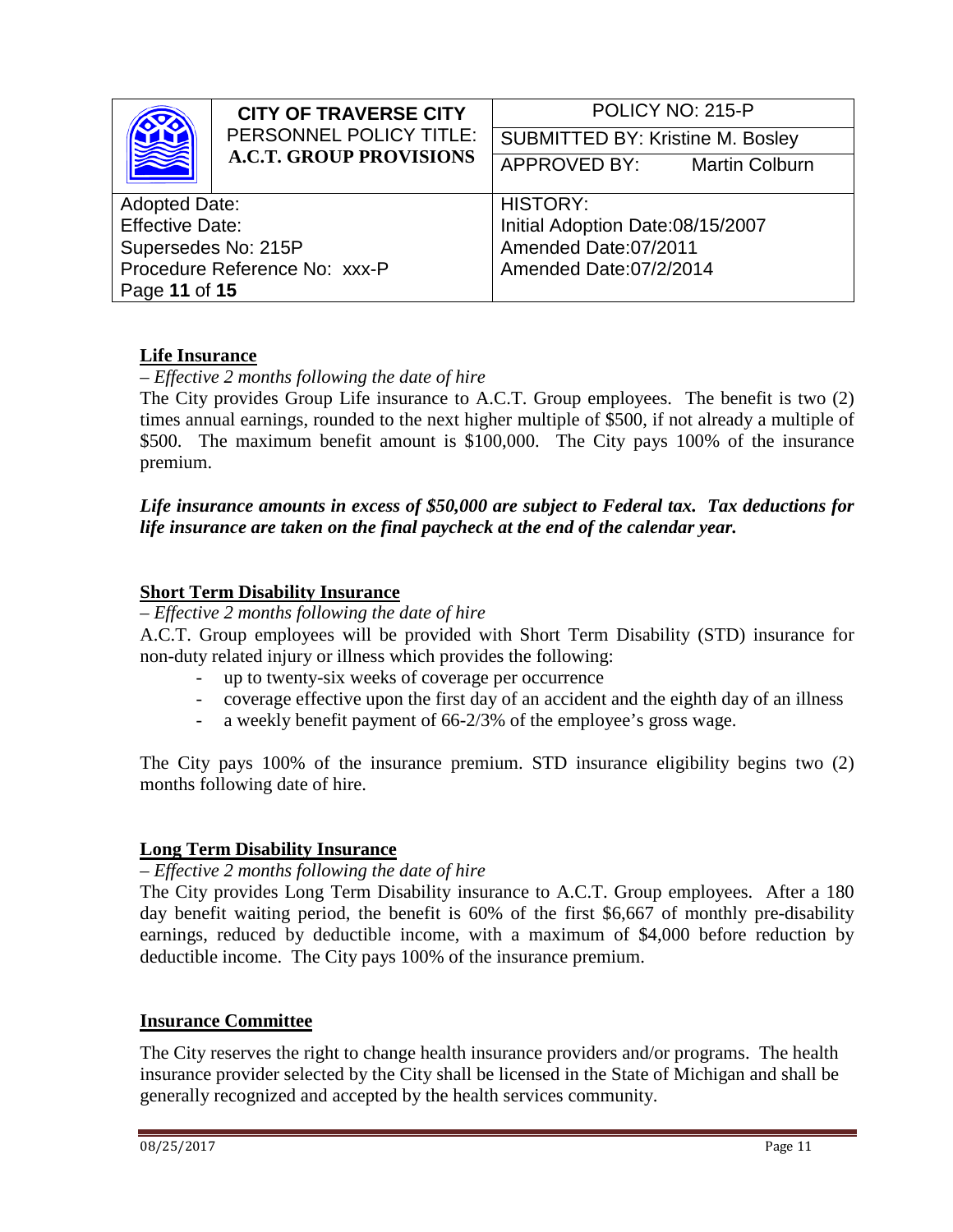|                               | <b>CITY OF TRAVERSE CITY</b>   | POLICY NO: 215-P                        |
|-------------------------------|--------------------------------|-----------------------------------------|
|                               | PERSONNEL POLICY TITLE:        | <b>SUBMITTED BY: Kristine M. Bosley</b> |
|                               | <b>A.C.T. GROUP PROVISIONS</b> | APPROVED BY:<br><b>Martin Colburn</b>   |
|                               |                                |                                         |
| <b>Adopted Date:</b>          |                                | <b>HISTORY:</b>                         |
| <b>Effective Date:</b>        |                                | Initial Adoption Date:08/15/2007        |
| Supersedes No: 215P           |                                | Amended Date:07/2011                    |
| Procedure Reference No: xxx-P |                                | Amended Date:07/2/2014                  |
| Page 12 of 15                 |                                |                                         |

There shall be a City of Traverse City Group Health Insurance Committee consisting of representatives from each union and administrative group. Up to Two (2) members of the administrative group will be part of this committee. The committee shall examine the health insurance program including, but not limited to, alternate providers, benefit levels, and premiums and shall make recommendations to the City regarding such.

In the event that the Federal or State government take-over or substantially change the current system of employer-provided group medical insurance coverage, or costs related thereto, this policy may be amended.

# **POST-EMPLOYMENT BENEFITS**

#### **Pension Plan**

The City provides a defined benefit pension plan through the Michigan Municipal Employees' Retirement System (MERS).

Effective July 1, 2014 for employees hired before July 1, 2009, the pension multiplier shall be reduced to a 1.5% multiplier of FAC (final average compensation) upon termination for all future years of service. The plan includes the following benefit provisions:

| Benefit Program B-3:      | For years of service prior to July 1, 2014, 2.25%<br>multiplier, not to exceed 80% of employee's final average<br>compensation (FAC) |
|---------------------------|--------------------------------------------------------------------------------------------------------------------------------------|
| Normal retirement age:    | 60                                                                                                                                   |
| Vesting:                  | $V-6$ (6 years)                                                                                                                      |
| Early retirement benefit: | $F55(25)$ – full retirement benefit at age 55 with 25 years<br>of service                                                            |
| $FAC-5$ :                 | Average of the highest consecutive 5 year (60 months)<br>period of earnings of the employee's credited service                       |
| Employee contribution:    | $0\%$                                                                                                                                |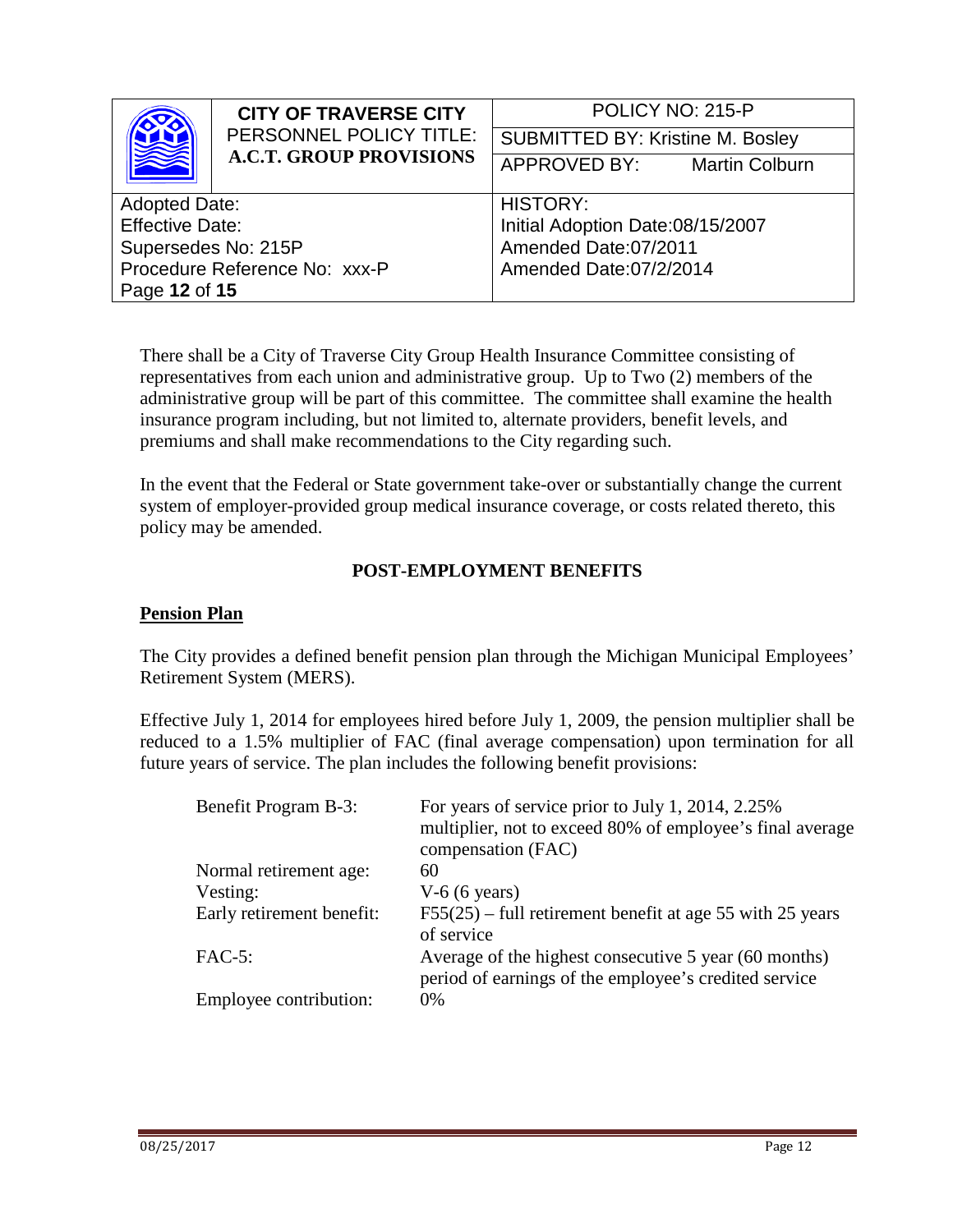|                               | <b>CITY OF TRAVERSE CITY</b>   | POLICY NO: 215-P                        |
|-------------------------------|--------------------------------|-----------------------------------------|
|                               | PERSONNEL POLICY TITLE:        | <b>SUBMITTED BY: Kristine M. Bosley</b> |
|                               | <b>A.C.T. GROUP PROVISIONS</b> | APPROVED BY:<br><b>Martin Colburn</b>   |
|                               |                                |                                         |
| <b>Adopted Date:</b>          |                                | <b>HISTORY:</b>                         |
| <b>Effective Date:</b>        |                                | Initial Adoption Date:08/15/2007        |
| Supersedes No: 215P           |                                | Amended Date:07/2011                    |
| Procedure Reference No: xxx-P |                                | Amended Date:07/2/2014                  |
| Page 13 of 15                 |                                |                                         |

For employees hired on or after July 1, 2009, the City provides a defined benefit pension plan through MERS. The plan includes the following benefit provisions:

| Benefit Program C-1 New:  | For years of service after to July 1, 2014, 1.5% multiplier                                                    |
|---------------------------|----------------------------------------------------------------------------------------------------------------|
| Normal retirement age:    | 60                                                                                                             |
| Vesting:                  | $V-6$ (6 years)                                                                                                |
| Early retirement benefit: | $F55(25)$ – full retirement benefit at age 55 with 25 years<br>of service                                      |
| $FAC-5$ :                 | Average of the highest consecutive 5 year (60 months)<br>period of earnings of the employee's credited service |
| Employee contribution:    | $0\%$                                                                                                          |

### **Section 457 Deferred Compensation Plan**

The City offers a Section 457 Deferred Compensation Plan through MassMutual or ICMA Retirement Corporation. Participation in the plan is voluntary. For A.C.T. Group employees participating in the plan, the City provides a guaranteed 4% (no employee contribution necessary). In addition to the guaranteed 4%, the City will also contribute a dollar-for-dollar match up to 6% of the employee's gross pay (including regular hours, overtime, vacation pay, short term leave/sick pay and longevity). Annual benefit cash-outs and retirement cash-outs are not eligible to receive the City match. Employees can individually choose investment options offered through this program. All employees are required to enroll in accordance with I.R.S. regulations covering such plans.

### **IRS Qualifying Health Savings Plan**

The City provides an I.R.S. qualifying health savings plan that allows employees to save for retiree medical expenses with pre-tax dollars. The City and A.C.T. Group employee each contribute ½% of the employee's gross pay (including regular hours, overtime, vacation pay, short term leave/sick pay and longevity). Annual benefit cash-outs and retirement cash-outs are not subject to employer or employee contributions. Employees can individually choose investment options offered through this program. All employees are required to enroll in accordance with I.R.S. regulations covering such plans.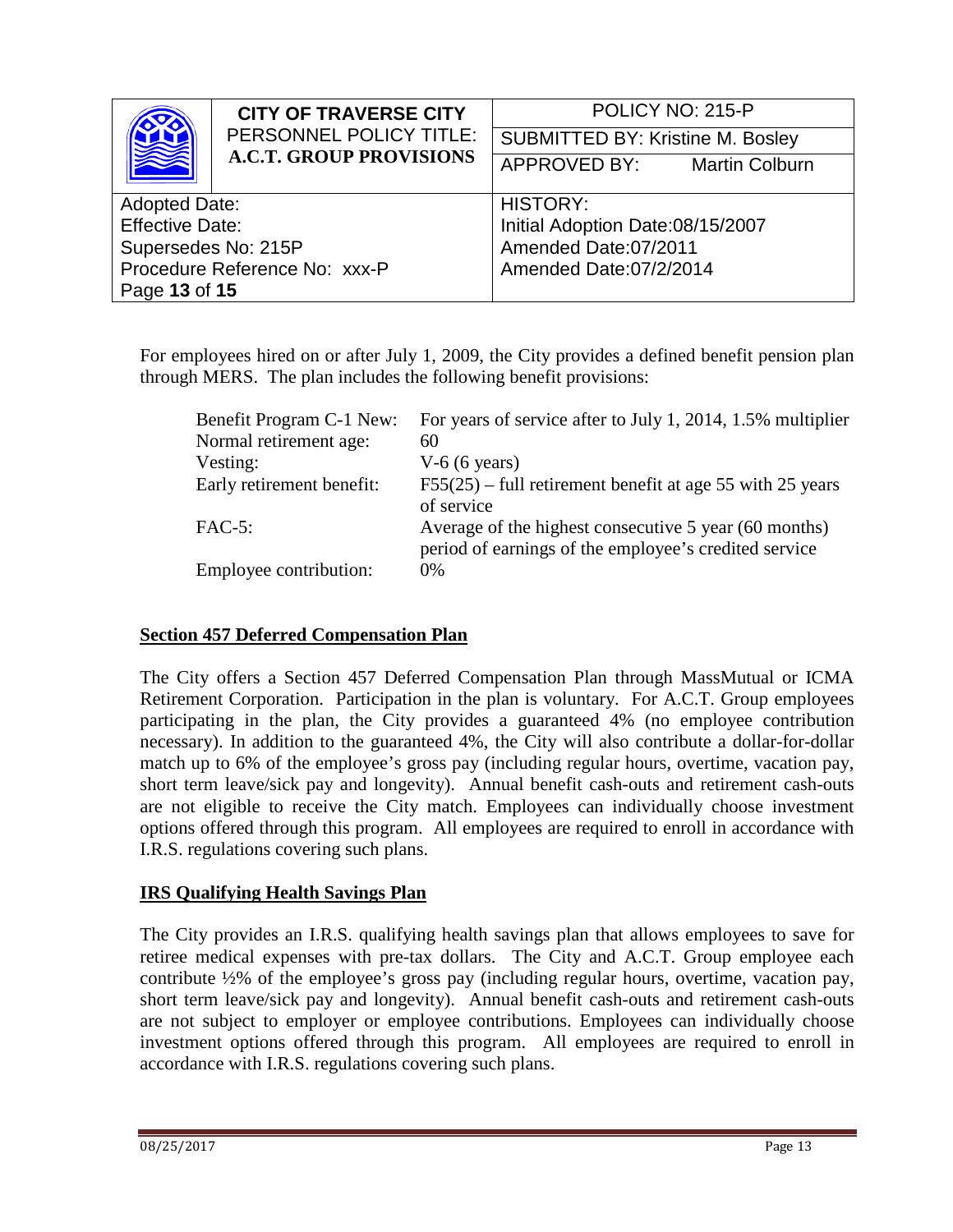|                               | <b>CITY OF TRAVERSE CITY</b>   | POLICY NO: 215-P                        |  |
|-------------------------------|--------------------------------|-----------------------------------------|--|
|                               | PERSONNEL POLICY TITLE:        | <b>SUBMITTED BY: Kristine M. Bosley</b> |  |
|                               | <b>A.C.T. GROUP PROVISIONS</b> | APPROVED BY:<br><b>Martin Colburn</b>   |  |
|                               |                                |                                         |  |
| <b>Adopted Date:</b>          |                                | <b>HISTORY:</b>                         |  |
| <b>Effective Date:</b>        |                                | Initial Adoption Date:08/15/2007        |  |
| Supersedes No: 215P           |                                | Amended Date:07/2011                    |  |
| Procedure Reference No: xxx-P |                                | Amended Date:07/2/2014                  |  |
| Page 14 of 15                 |                                |                                         |  |

### **Retiree Health Insurance**

For employees hired prior to July 1, 2012 and who have not waived their eligibility for health insurance at retirement, the City will pay the single rate premium amount for the retiree only for the first three (3) years of retirement (36 consecutive months) for A.C.T. Group employees who retire from the City subject to the following conditions:

- 1. The employee must have a minimum of six (6) years of service with the City; and
- 2. the employee must have qualified for a pension under the Michigan Municipal Employees' Retirement System (MERS); and
- 3. the employee must leave employment collecting the MERS pension benefit.

The single rate premium amount for retirees is the monthly single rate premium for Priority Health HMO Plan 1, or equivalent. The single rate premium amount is deposited into the retiree's IRS qualifying health savings account on the first of each eligible month.

Effective for any employee hired on or after July 1, 2012, there will be no retiree health insurance. Instead the City will add 1.5% to the current .5% into the I.R.S. qualifying health savings account for retiree health matched by an employee share of .5%.

A.C.T. Group employees who retire under the Traverse City Act 345 retirement system are not eligible for this benefit.

### **Miscellaneous Benefits**

#### **Section 125 Plan**

The City has established a Section 125 Plan that includes an employee pre-tax premium program for group health plans, a voluntary dependent care assistance program and a voluntary limited purpose health flexible spending account program.

### **Indemnification**

Members of the A.C.T. Group shall be indemnified against any and all claims and liabilities.